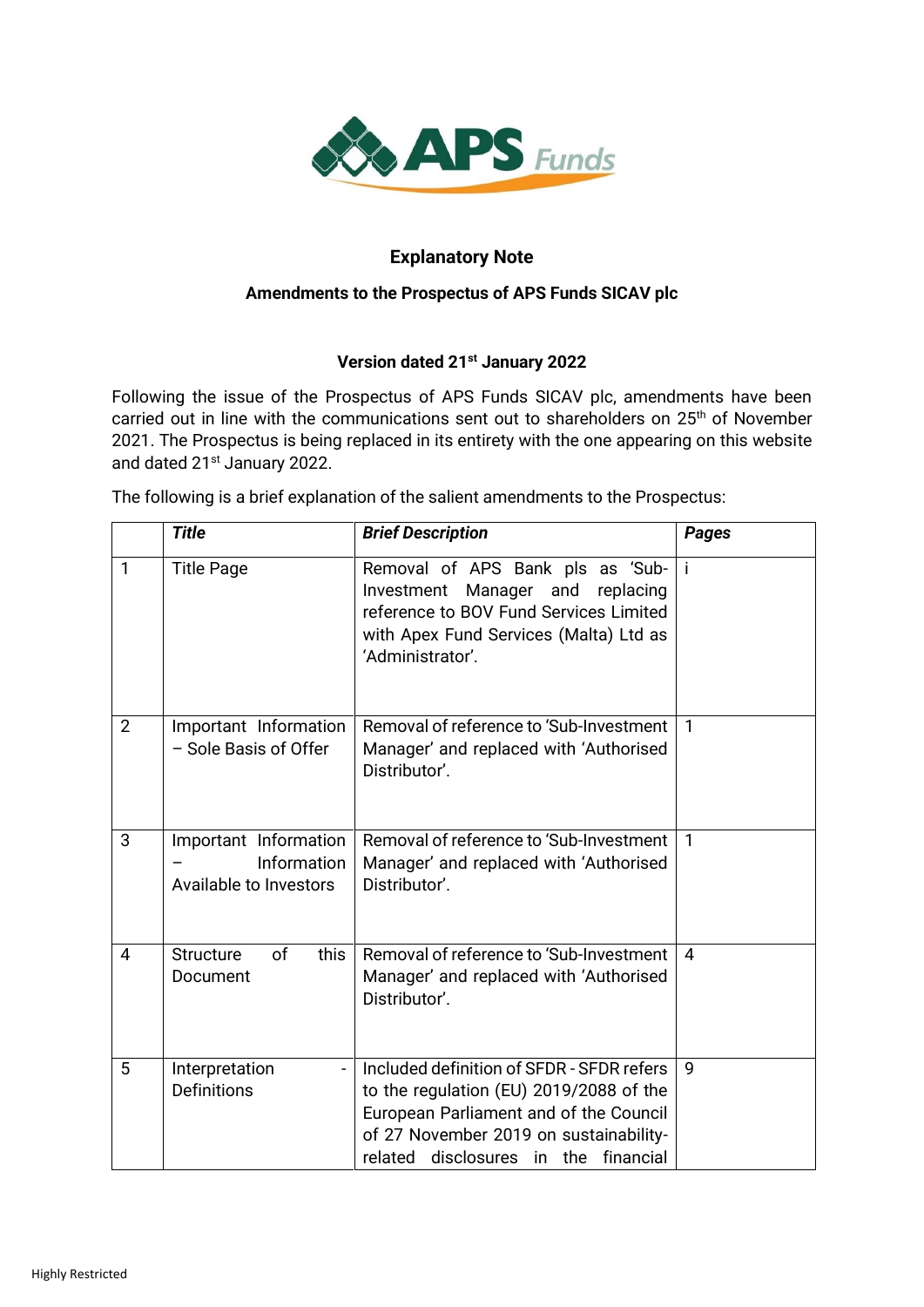|                |                                                                  | services sector, as may be amended<br>from time to time.                                                                                                                                                                                                                                        |    |
|----------------|------------------------------------------------------------------|-------------------------------------------------------------------------------------------------------------------------------------------------------------------------------------------------------------------------------------------------------------------------------------------------|----|
| 6              | Interpretation<br>Definitions                                    | The entity appointed as Administrator<br>changed from BOV Fund Services<br>Limited to Apex Fund Services (Malta)<br>Ltd                                                                                                                                                                         | 5  |
| $\overline{7}$ | Interpretation<br>Definitions                                    | Revised definition of 'Sub-Investment<br>Manager' and removed reference to APS<br>Bank plc                                                                                                                                                                                                      | 9  |
| 8              | Interpretation<br>$\overline{\phantom{a}}$<br><b>Definitions</b> | Included definition of Sustainability<br>Risks - Sustainability risks are an<br>environmental, social or governance<br>event or condition that, if it occurs, could<br>cause an actual or a potential material<br>negative impact on the value of the<br>investment, as defined under the SFDR. | 10 |
| 9              | Interpretation<br><b>Definitions</b>                             | Revised definition of Valuation Day.                                                                                                                                                                                                                                                            | 10 |
| 10             | Principal Features<br>Sustainable Investing                      | Included<br>of<br>Sustainable<br>overview<br>Investing for the consideration of<br>sustainability risks in line with SFDR<br>requirements.                                                                                                                                                      | 13 |
| 11             | Principal<br>Features<br>Pricing                                 | Removal of reference to 'Sub-Investment                                                                                                                                                                                                                                                         | 14 |
|                |                                                                  | Manager' and replaced with 'Authorised<br>Distributor'.                                                                                                                                                                                                                                         |    |
| 12             | Principal Features<br>Subscription<br>Applications               | Removal of reference to 'Sub-Investment<br>Manager'                                                                                                                                                                                                                                             | 15 |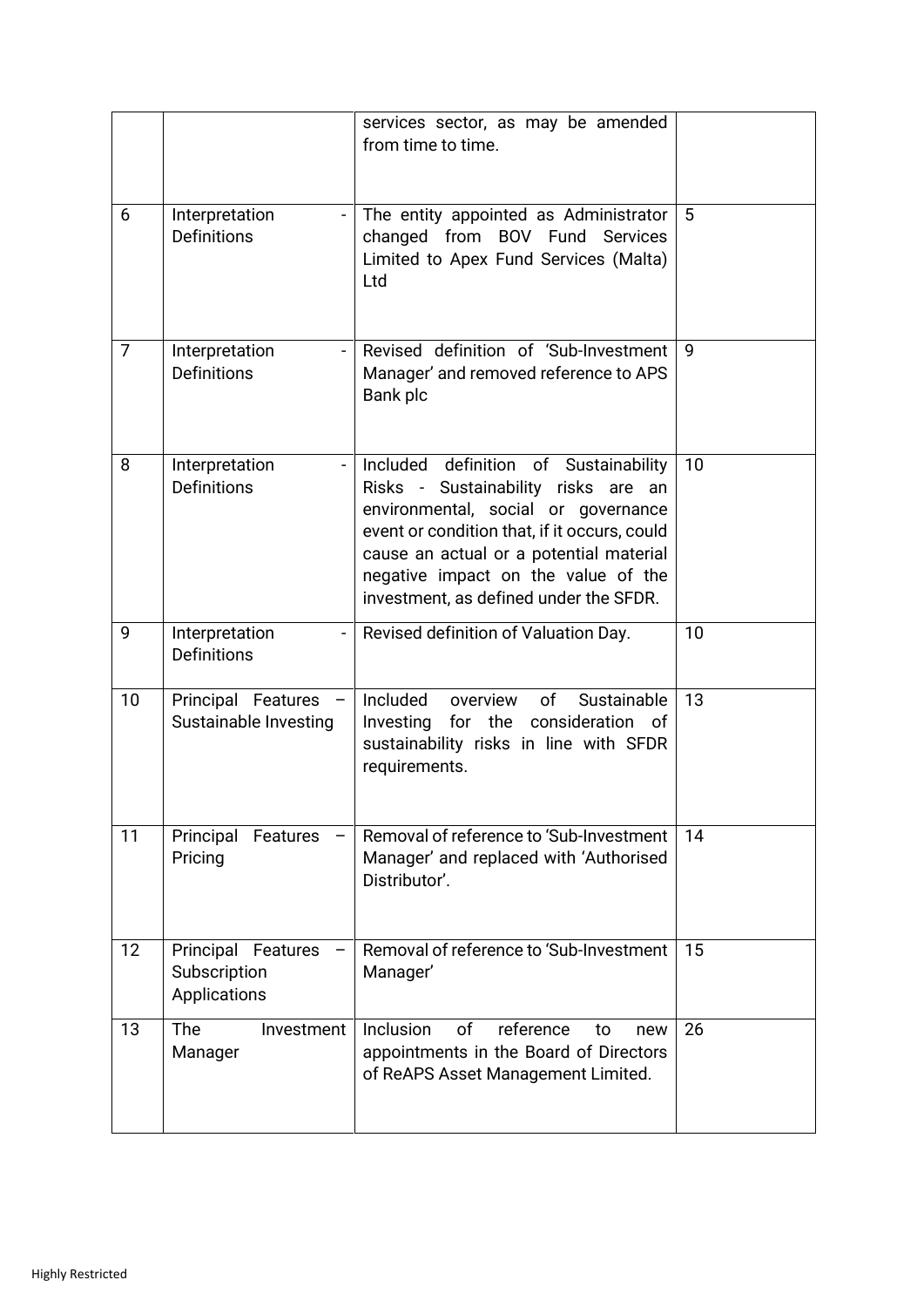| 14 | The<br>Investment<br>Manager                                                     | Removal of reference to 'Sub-Investment<br>Manager'                                                                                                   | 26 |
|----|----------------------------------------------------------------------------------|-------------------------------------------------------------------------------------------------------------------------------------------------------|----|
| 15 | <b>The</b><br>Sub-Investment<br>Manager                                          | Deletion of the entire section.                                                                                                                       | 28 |
| 16 | The Administrator                                                                | Replacing section in its entirety to reflect<br>the appointment of Apex Fund Services<br>(Malta) Limited as 'Administrator'.                          | 30 |
| 17 | <b>Conflicts of Interest</b>                                                     | Inclusion of reference to Sub-Investment<br>Managers, if any, and Authorised<br>Distributors.                                                         | 32 |
| 18 | Conflicts of Interest                                                            | Removal of reference to Mr. Joseph<br>Portelli.                                                                                                       | 32 |
| 19 | <b>Conflicts of Interest</b>                                                     | Extension of description of Investment<br>Manager as a fully owned subsidiary of<br>APS Bank plc, the latter also an<br>Authorised Distributor.       | 32 |
| 20 | Directors and Officers<br>of the Company                                         | Inclusion of reference to Dr. Graziella<br>Bray as Director of APS Funds SICAV plc<br>replacing Mr. Joseph Portelli.                                  | 33 |
| 21 | <b>Company Secretary</b>                                                         | Updating<br>reference<br>Company<br>to<br>Secretary from BOV Fund<br><b>Services</b><br>(Malta) Limited to Apex Corporate &<br>Advisory Services Ltd. | 33 |
| 22 | Risk Factors - General<br><b>risks</b><br>related<br>to<br>Sustainable Investing | Description of the general risks related<br>to sustainability risks in terms of the<br>requirements emanating for the SFDR.                           | 39 |
| 23 | <b>Risk</b><br><b>Factors</b><br>Dependence<br>Key<br>on<br><b>Individuals</b>   | Removal of reference to 'Sub-Investment<br>Manager'.                                                                                                  | 42 |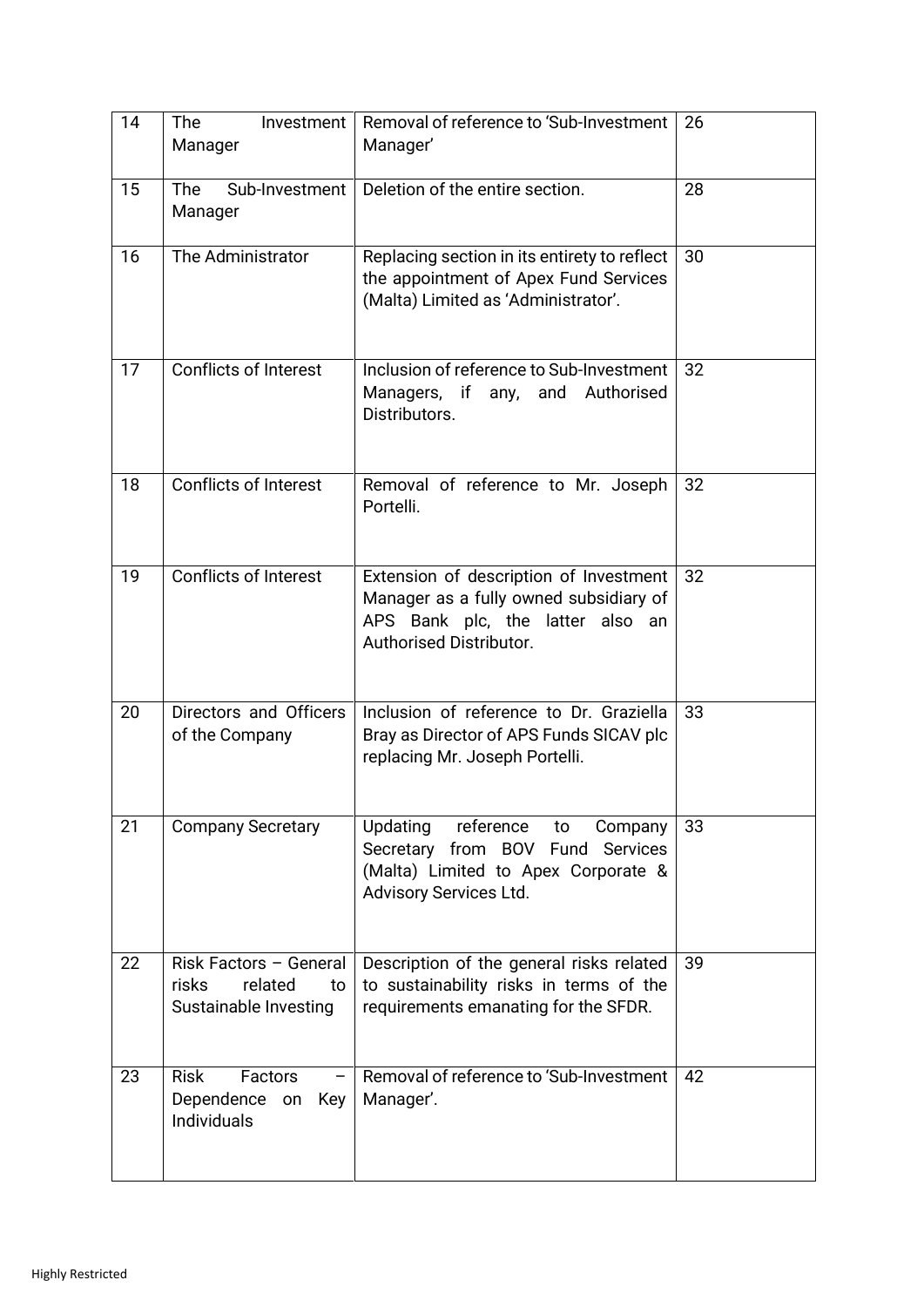| 24 | Prevention of Money<br>Laundering and Data<br>Protection                      | Revision of section in its entirety.                                                                               | 50      |
|----|-------------------------------------------------------------------------------|--------------------------------------------------------------------------------------------------------------------|---------|
| 25 | Prevention of Money<br>Laundering and Data<br>Protection - Sanctions          | Inclusion of specific section related to<br>sanctions.                                                             | 51      |
| 26 | General and Statutory<br>Information<br>Documents available<br>for inspection | Cosmetic revisions of the available<br>statutory documents of APS Funds<br>SICAV plc for inspection.               | 73      |
| 27 | Directory                                                                     | directory to<br>Updating<br>reflect<br>appointment of new Director in APS<br>Funds SICAV p.l.c. and Administrator. | 77      |
| 28 | Various                                                                       | Cosmetic changes related to change in<br>'Administrator' and/ or definition of<br>'Valuation Day'                  | Various |

# **Version dated 28th September 2020**

Following the issue of the Prospectus of APS Funds SICAV plc, the Prospectus is being replaced in its entirety with the one appearing on this website and dated 28<sup>th</sup> September 2020.

The following is a brief explanation of the salient amendments to the Prospectus:

|   | <b>Title</b>           | <b>Brief Description</b>                    | Pages |
|---|------------------------|---------------------------------------------|-------|
|   | <b>Offer Documents</b> | Included a reference to the newly $12$      |       |
|   |                        | launched sub-Fund APS Global Equity         |       |
|   |                        | Fund                                        |       |
| 2 | <b>Annual General</b>  | Amended the period for notice of the $ 72 $ |       |
|   | Meeting                | Annual General Meeting from at least 21     |       |
|   |                        | days before to 14 days before the date of   |       |
|   |                        | the relevant Annual General Meeting         |       |

## **Version dated 15th June 2020**

Following the issue of the Prospectus of APS Funds SICAV plc, the Prospectus is being replaced in its entirety with the one appearing on this website and dated 15<sup>th</sup> June 2020.

The following is a brief explanation of the salient amendments to the Prospectus:

| Title               | <b>Brief Description</b>                             |
|---------------------|------------------------------------------------------|
| <b>Risk Factors</b> | Included a note of Contingent Convertible Bonds Risk |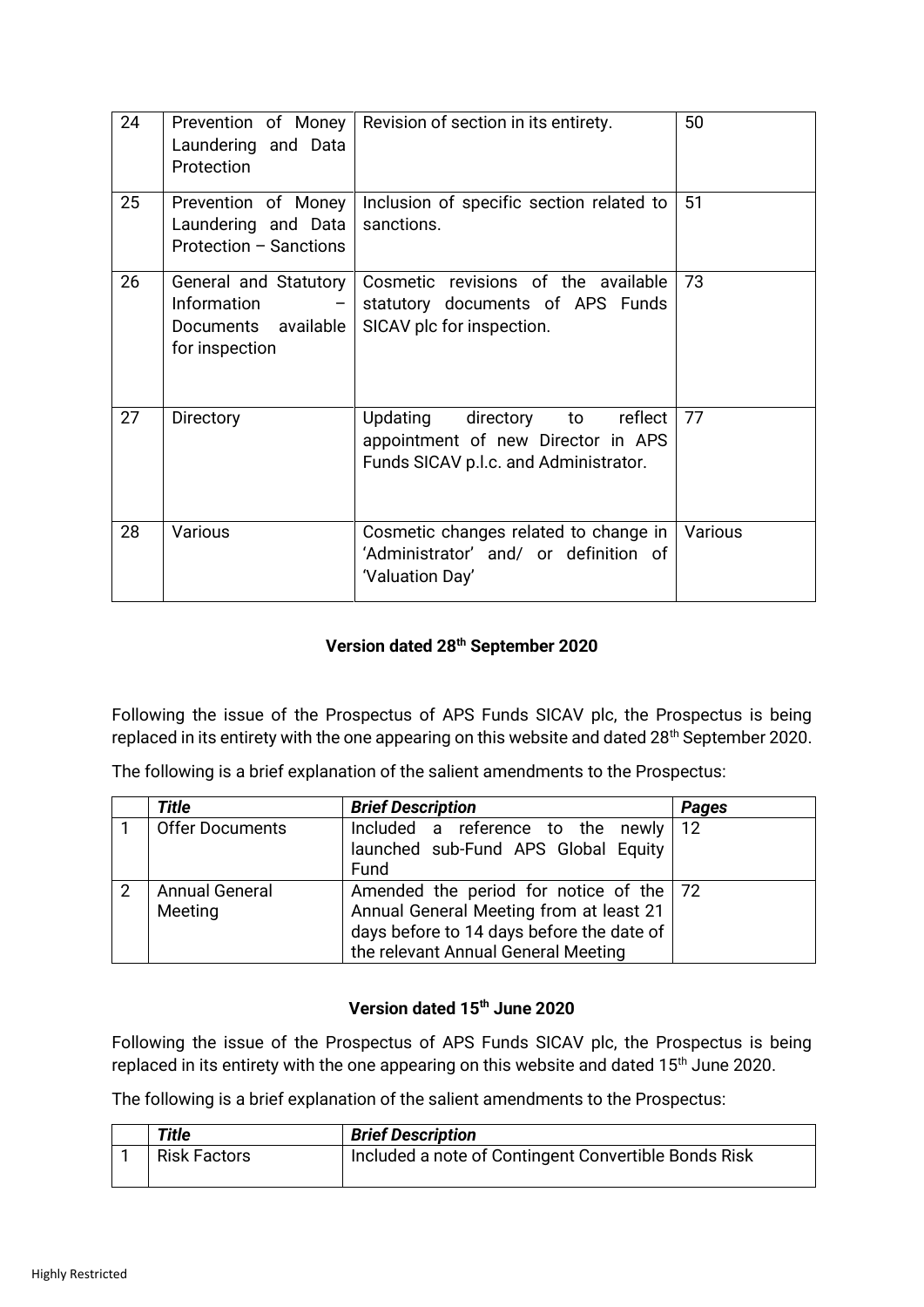|   | <b>Risk Factors</b>       | Included a note relating to Counterparty Risk and reference<br>to the Derogation 'to trade derivatives' with Approved<br>Counterparties which was applied for and granted by MFSA |
|---|---------------------------|-----------------------------------------------------------------------------------------------------------------------------------------------------------------------------------|
| 3 | <b>Compliance Officer</b> | Changed the name of the Compliance Officer from Dr.<br>Graziella Bray to Dr. Aaron Brancaleone                                                                                    |
|   | Legal Advisers            | Removed reference to Legal Advisers                                                                                                                                               |

#### **Version dated 11th November 2019**

Following the issue of the Prospectus of APS Funds SICAV plc, amendments have been carried out in line with the communications sent out to shareholders on 18th October 2019. The Prospectus is being replaced in its entirety with the one appearing on this website and dated 11<sup>th</sup> November 2019.

The following is a brief explanation of the salient amendments to the Prospectus:

|                | <b>Title</b>                     | <b>Brief Description</b>                                                                                                                                                                                                                                         |
|----------------|----------------------------------|------------------------------------------------------------------------------------------------------------------------------------------------------------------------------------------------------------------------------------------------------------------|
| 1              | The Custodian                    | The Custodian has been changed from Bank of Valletta plc<br>to Swissquote Financial Services (Malta) Limited                                                                                                                                                     |
| $\overline{2}$ | The Custodian                    | The sub-Custodian has been changed from RBC Royal Bank<br>to Swissquote Bank Ltd                                                                                                                                                                                 |
| 3              | The Custodian                    | Updated the <b>Custodian</b> Section with details of the new<br>Custodian                                                                                                                                                                                        |
| $\overline{4}$ | <b>Approved Counterparty</b>     | Updated Definition of Approved Counterparty as per SLC<br>5.23 of the Investment Services Rules for Retail Collective<br>Investment Schemes - Part BII: Malta based UCITS<br>Collective Investment Schemes, removing the reference to<br>Standard & Poor's (S&P) |
| 5              | Risk Factors - Credit<br>Ratings | Removed references to<br>i. S&P and Moody's; and<br>ii. to the derogation 'to trade derivatives' with Approved<br>Counterparties which was not renewed at the time                                                                                               |

#### **Version dated 13th June 2019**

Following the issue of the Prospectus of APS Funds SICAV plc, the Prospectus is being replaced in its entirety with the one appearing on this website and dated  $13<sup>th</sup>$  June 2019.

The following is a brief explanation of the salient amendments to the Prospectus:

| __<br> | --<br>.                         |
|--------|---------------------------------|
| .      | 'UUUII<br>.<br>-<br>-----<br>-- |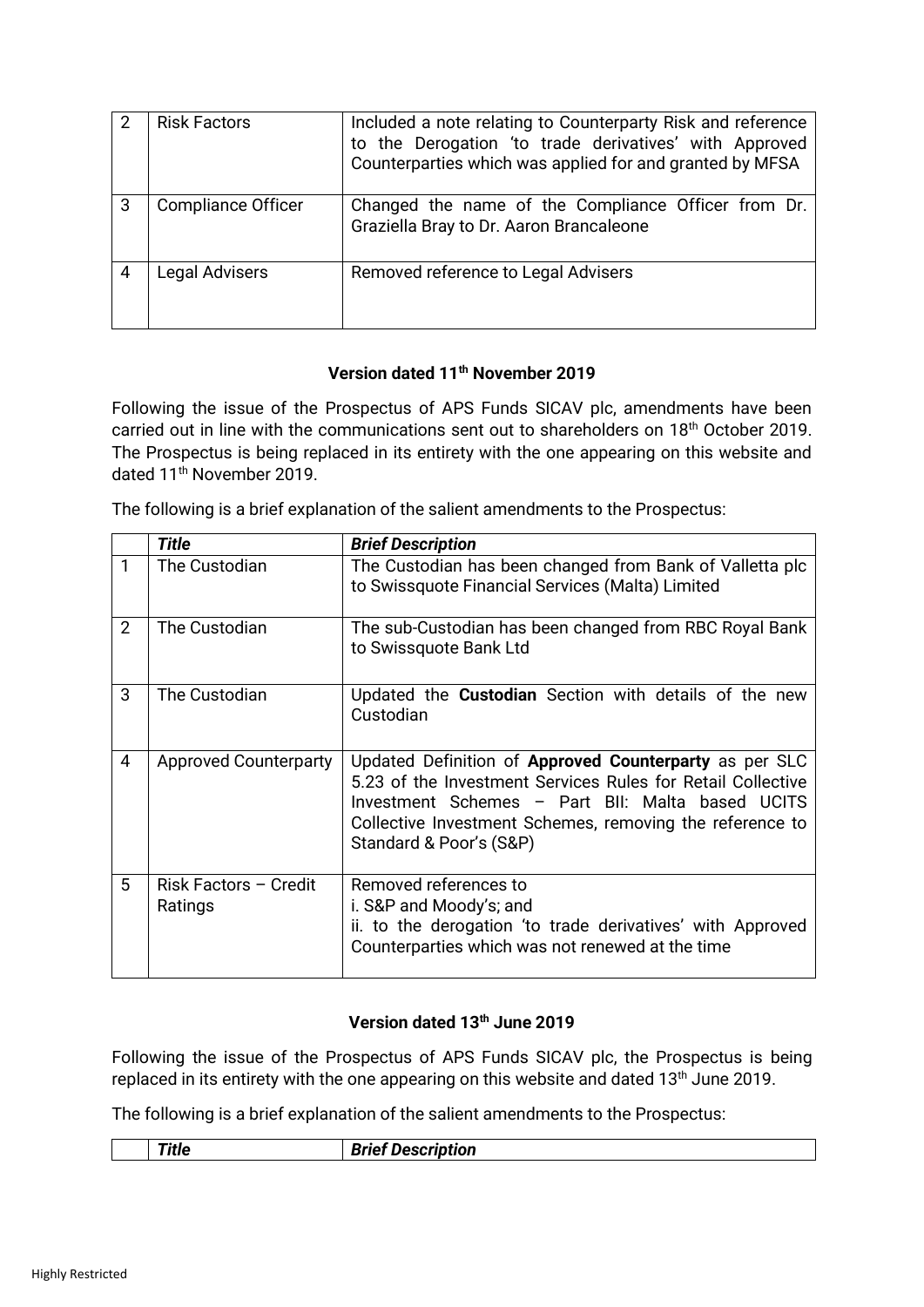|   | Directors and Officers<br>of the Company | Change in the Chairman of the Board of APS Funds SICAV plc<br>from Dr. Mario Felice to Mr. Tony Mejlaq                                                                     |
|---|------------------------------------------|----------------------------------------------------------------------------------------------------------------------------------------------------------------------------|
| 2 | The Investment<br>Manager                | Change in the Board Composition of the Investment Manager                                                                                                                  |
| 3 | Various                                  | References to APS Bank Limited has been changed to APS<br>Bank plc, since the company has been converted to a public<br>limited company as from 1 <sup>st</sup> April 2019 |

## **Amendments to the Offering Supplement of the APS Regular Income Ethical Fund, a subfund of APS Funds SICAV plc**

#### **Version dated 21st January 2022**

Following the issue of the Offering Supplement of the APS Regular Income Ethical Fund, the Offering Supplement is being replaced in its entirety with the one appearing on this website and dated 21<sup>st</sup> January 2022.

The following is a brief explanation of the salient amendments to the Offering Supplement:

|                | <b>Title</b>                                                                                      | <b>Brief Description</b>                                                                                                                                        |
|----------------|---------------------------------------------------------------------------------------------------|-----------------------------------------------------------------------------------------------------------------------------------------------------------------|
| 1              | <b>Title Page</b>                                                                                 | Removal of APS Bank pls as 'Sub-Investment Manager' and<br>replacement of BOV Fund Services Limited with Apex Fund<br>Services (Malta) Ltd as 'Administrator'.  |
| $\overline{2}$ | Definitions - Valuation<br>Day                                                                    | Revised definition of 'Valuation Day'.                                                                                                                          |
| 3              | Key Features -<br>Investment Objective,<br><b>Policy and Restrictions</b><br>- Investment Policy  | Removed references to specific credit rating scores and<br>direct references to rating agencies                                                                 |
| $\overline{4}$ | Fees - Administration<br>Fee<br>Fees Payable by the<br>$Sub-Fund -$<br><b>Administration Fees</b> | Revision of 'Administration Fee' payable to Apex Fund<br>Services (Malta) Ltd as 'Administrator'.                                                               |
| 5              | General Information -<br>Documents available<br>for Inspection                                    | Removed reference to 'Sub-Investment Management<br>Agreement'                                                                                                   |
| 6              | Directory                                                                                         | Updating directory to reflect appointment of new Director in<br>APS Funds SICAV p.l.c. and Administrator, and inclusion of<br>details on new Company Secretary. |